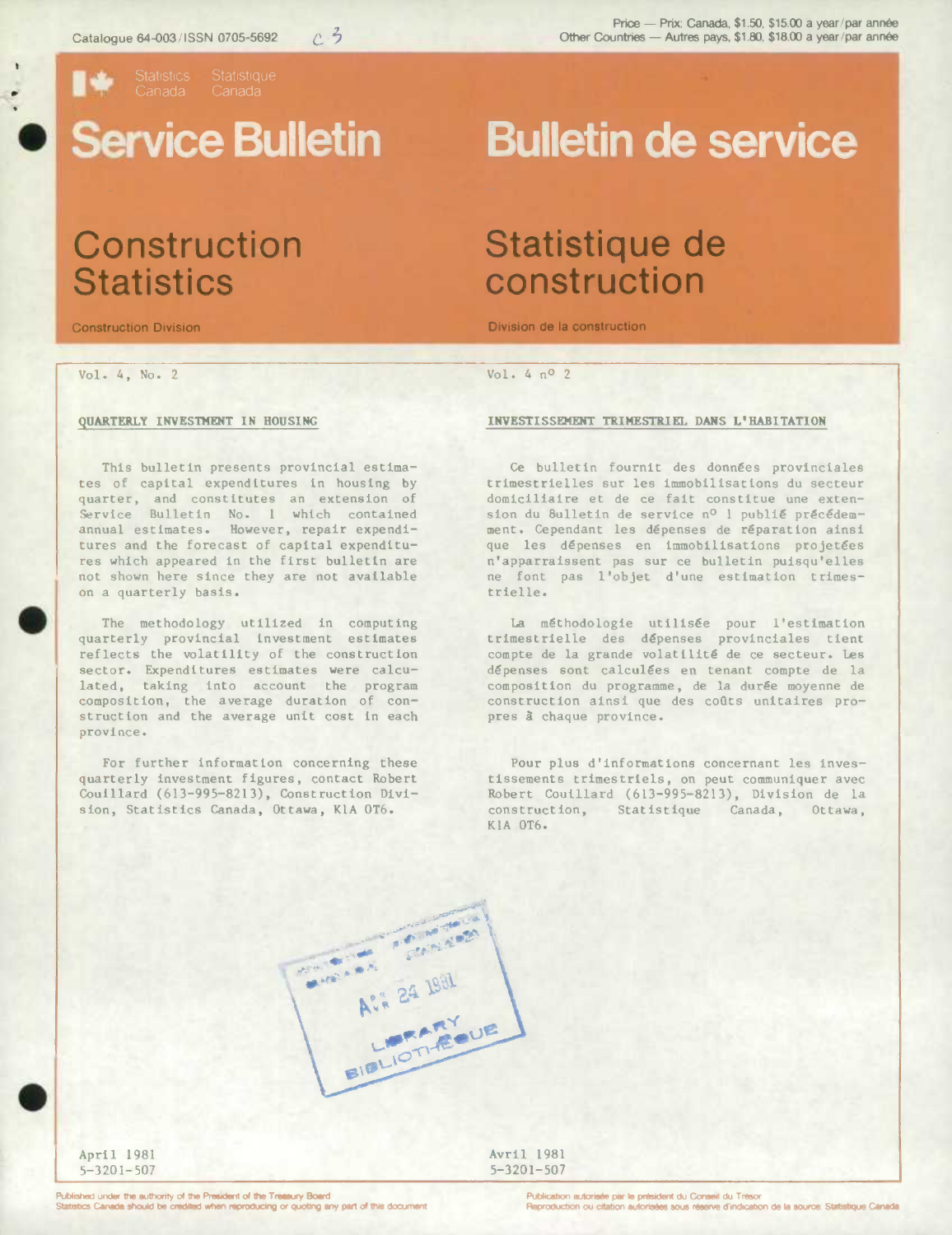### DALE 1: Investoria in Brazing; or Quarter: 1930 Platterinary

TABLEAU 1. Investissement dans l'habitation, par trimestre, 1980 Préitminaire

|                                                                                 |                                                  | New dwellings construction - Construction neuve | Other capital<br>expenditures             | Total capital<br>expenditures            |                                      |                                                  |                                          |                                                  |
|---------------------------------------------------------------------------------|--------------------------------------------------|-------------------------------------------------|-------------------------------------------|------------------------------------------|--------------------------------------|--------------------------------------------------|------------------------------------------|--------------------------------------------------|
|                                                                                 | Singles<br>Simples                               | Doublea                                         | Row<br>Rangées                            | Apartments<br>Appartements               | Mobiles                              | <b>Total</b>                                     | Autres<br>immobili-<br>sations           | Immobili-<br>sations<br>totales                  |
|                                                                                 |                                                  |                                                 |                                           |                                          |                                      |                                                  |                                          |                                                  |
| Newfoundland - Terre-<br>Neuve:                                                 |                                                  |                                                 |                                           |                                          |                                      |                                                  |                                          |                                                  |
|                                                                                 | 20,075<br>36,319<br>52,719<br>36,202             | 695<br>495<br>309<br>588                        | 541<br>626<br>2,576<br>2,042              | 2,857<br>3,641<br>5,398<br>4,516         | 20 <sub>2</sub><br>63<br>41<br>59    | 24,188<br>41,144<br>61,043<br>45,407             | 5,127<br>33,713<br>16,781<br>7,768       | 29,315<br>74,857<br>77,824<br>53,175             |
| Prince Edward Island -<br>lle-du-Prince-Édouard:                                | 4,147                                            |                                                 | 233                                       | 1,304                                    | 202                                  | 5,886                                            | 1,270                                    | 7,156                                            |
| $\mathbf{2}$<br>3<br>4                                                          | 3,118<br>4,869<br>4, 311                         | 105<br>151<br>490                               | 187<br>94                                 | 1,285<br>982<br>282                      | 189<br>212<br>59                     | 4,884<br>6,308<br>5,061                          | 3,178<br>4,192<br>2,714                  | B,062<br>10,500<br>7,775                         |
| Nova Scotia - Nouvelle-<br>Ecosse:                                              |                                                  |                                                 |                                           |                                          |                                      |                                                  |                                          |                                                  |
| $\mathbf{2}$<br>$\sqrt{3}$<br>$\delta_l$                                        | 18,994<br>19,186<br>32,173<br>33,709             | 842<br>357<br>505<br>420                        | 722<br>1,265<br>1,557<br>1,063            | 7,668<br>9,197<br>5,825<br>5,708         | 347<br>1,258<br>1,883<br>1,708       | 28,573<br>31,263<br>41,943<br>42,608             | 17,220<br>19,587<br>24, 207<br>26,913    | 45,793<br>50,850<br>66, 150<br>69,521            |
| New Brunswick - Nouveau-<br>Brunswick:                                          |                                                  |                                                 |                                           |                                          |                                      |                                                  |                                          |                                                  |
| $\overline{2}$<br>$\ensuremath{\mathfrak{Z}}$<br>$\xi_{\rm i}$                  | 20,583<br>20,002<br>41,913<br>31,894             | 53<br>$\sim$<br>135<br>223                      | 245<br>105                                | 1,410<br>1,034<br>812<br>428             | 268<br>1,858<br>1,120<br>1,119       | 22,314<br>23, 139<br>44,085<br>33,664            | 6,628<br>24,331<br>24,807<br>15,499      | 28,942<br>47,470<br>68,892<br>49,163             |
| Québec:                                                                         | 140,383                                          | 24,535                                          | 6,726                                     | 103,460                                  | 1,244                                | 276, 348                                         | 104,016                                  | 380,364                                          |
| 2<br>3                                                                          | 211,756<br>248,926<br>225,754                    | 26,627<br>27,160<br>27,165                      | 5,589<br>3,760<br>6,058                   | 80,880<br>90,777<br>94,777               | 7,182<br>5,724<br>4,948              | 332,034<br>376,347<br>358,702                    | 172,750<br>231,839<br>164,554            | 504,784<br>608,186<br>523,256                    |
| Ontario:                                                                        | 287,083                                          | 70,861                                          | 56,749                                    | 127,229                                  | 2,222                                | 544,144                                          | 139,174                                  | 683, 318                                         |
| 3<br>á                                                                          | 237,860<br>340,715<br>346,321                    | 57,896<br>61,690<br>62,094                      | 51,875<br>47,594<br>46, B14               | 125,365<br>129,950<br>123,953            | 4,249<br>7,203<br>2,887              | 477.245<br>587,152<br>582,069                    | 253, 115<br>291,995<br>241.164           | 730,368<br>879,147<br>823, 23%                   |
| Manitoba:<br>n.                                                                 | 18,123                                           | 1,031                                           | 2,091                                     | 10,010                                   | 407                                  | 31,662                                           | 21,434                                   | 53,096                                           |
| 3                                                                               | 17, 253<br>26,937<br>28,399                      | 646<br>541<br>320                               | 1,541<br>685<br>318                       | 9,782<br>8,171<br>5,857                  | 2,109<br>3,237<br>942                | 31,331<br>39,571<br>35,836                       | 27,492<br>29,875<br>17,005               | 58,823<br>69,446<br>52,841                       |
| Saskatchewan:                                                                   | 69,708                                           | 3,515                                           | 1,345                                     | 29,319                                   | 796                                  | 104,683                                          | 14,763                                   | 119,446                                          |
| $\sqrt{2}$<br>$\mathfrak{Z}$                                                    | 52,792<br>54,454<br>62,689                       | 3,179<br>3,235<br>2,458                         | 1,347<br>1,221<br>1,150                   | 31,157<br>24,945<br>19,928               | 7,740<br>4,154<br>2,297              | 96,215<br>88,009<br>88,522                       | 32,213<br>25,059<br>29,568               | 128,428<br>113,068<br>118,090                    |
| Alberta:                                                                        | 239,225                                          | 30,590                                          | 33,749                                    | 105,320                                  | 6,250                                | 415,134                                          | 71,671                                   | 486,805                                          |
| $\sqrt{2}$<br>$\overline{\mathcal{R}}$                                          | 248,149<br>280,708<br>299,997                    | 33,047<br>39,285<br>31,463                      | 41,566<br>51,403<br>54,190                | 104,434<br>97,297<br>92,332              | 12, 313<br>24,703<br>24,151          | 439,509<br>493,396<br>502,133                    | 96,251<br>106,507<br>98,694              | 535,760<br>599,903<br>600,827                    |
| British Columbia -<br>Colombie-Britannique:                                     |                                                  |                                                 |                                           |                                          |                                      |                                                  |                                          |                                                  |
| $\sqrt{2}$<br>$\ensuremath{\mathfrak{I}}$<br>$\hat{a}_i$                        | 209, 341<br>292,276<br>293,337<br>335,180        | 9,803<br>12,317<br>10,547<br>9,237              | 28,452<br>32, 312<br>22,320<br>26,736     | 80,496<br>99,969<br>100,825<br>125,699   | 5,365<br>12,180<br>14,892<br>20,616  | 333,457<br>449,054<br>441,921<br>517,468         | 81,817<br>93,939<br>105,151<br>127,508   | 415,274<br>542,993<br>547,072<br>644,976         |
| Yukon and Northwest<br>Territories - Yukon et<br>Territoires du Nord-<br>Ouest: |                                                  |                                                 |                                           |                                          |                                      |                                                  |                                          |                                                  |
| ı<br>$\mathbf 2$                                                                | 4,397<br>4,673                                   |                                                 |                                           | 756<br>804                               | 3,598                                | 5,153<br>9,075                                   | 1,069<br>1,911                           | 6,222<br>10,986                                  |
| $\bar{3}$<br>4                                                                  | 5,264<br>5,380                                   |                                                 |                                           | 905<br>926                               | 632<br>118<br>- 3                    | 6,801<br>6,424                                   | 2, 256<br>1,809                          | 9,057<br>8,233                                   |
| <b>CARADA:</b><br>$\overline{z}$<br>$\overline{3}$                              | 1,032,059<br>1,143,384<br>1,382,015<br>1,411,836 | 141,925<br>134,669<br>143,558<br>134,377        | 130,608<br>136,553<br>131, 315<br>138,371 | 469,829<br>467,548<br>465,887<br>474,406 | 17,121<br>52,739<br>63,801<br>58,904 | 1,791,542<br>1,934,893<br>2,186,576<br>2,217,894 | 464,189<br>758,480<br>862,669<br>733,196 | 2,255,731<br>2,693,373<br>3,049,245<br>2,951,090 |

 $=$  nil or zer.<br>- néant ou zéro.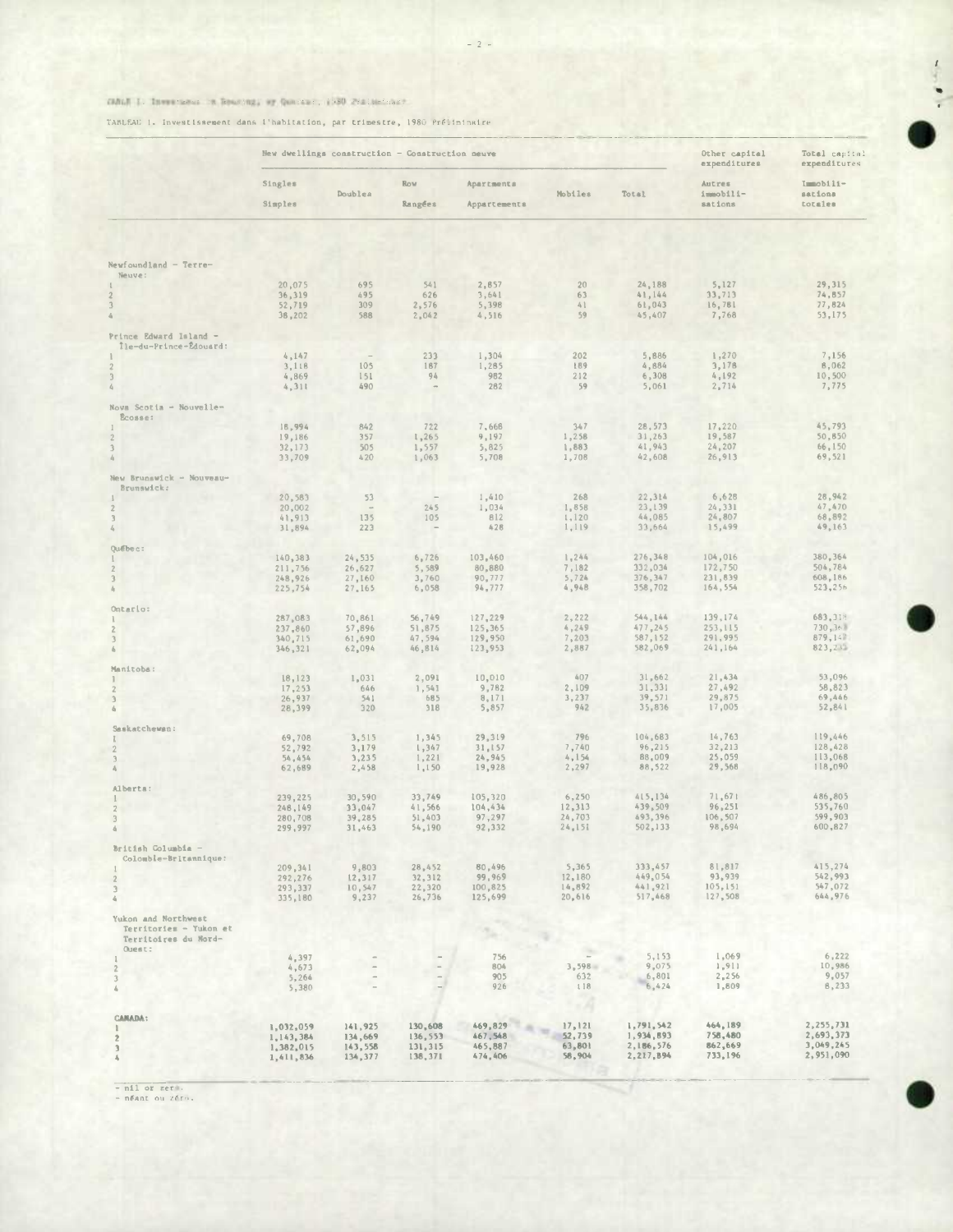### There 2. Investment in Housing, by Suarter, 1979 Fiaml

TATLEND 1. Investissement dans l'habitation, par trimestre, 1979 Final

|                                                                                 |                        | New dwellings construction - Construction neuve | Other capital<br>expenditures | Total capital<br>expenditures |                  |                        |                                |                                 |
|---------------------------------------------------------------------------------|------------------------|-------------------------------------------------|-------------------------------|-------------------------------|------------------|------------------------|--------------------------------|---------------------------------|
|                                                                                 | Singles<br>Simples     | Doubles                                         | <b>ROW</b><br>Rangées         | Apartments<br>Appartements    | Mobiles          | Total                  | Autres<br>immobili-<br>aations | Immobili-<br>sations<br>totalas |
|                                                                                 |                        |                                                 |                               |                               |                  |                        |                                |                                 |
| Newfoundland - Terre-<br>Neuve:                                                 |                        |                                                 |                               |                               |                  |                        |                                |                                 |
|                                                                                 | 19,390<br>28,424       | 1,006<br>494                                    | 906<br>1,131                  | 1,779<br>996                  | 10<br>160        | 23,091<br>31,205       | 4,936<br>17,024                | 28,027<br>48,229                |
| $\mathbf{2}$<br>$\overline{3}$<br>4                                             | 36,762<br>26, 236      | 322<br>515                                      | 1,325<br>838                  | 623<br>1,498                  | 154<br>51        | 39,186<br>29,138       | 15,221<br>11,823               | 54,407<br>40,961                |
| Prince Edward 1sland -                                                          |                        |                                                 |                               |                               |                  |                        |                                |                                 |
| Île-du-Prince-Édouard:                                                          | 5,446                  | $\sim$                                          | 213                           | 1,272                         | 398              | 7,329                  | 5,460                          | 12,789                          |
|                                                                                 | 7,285                  |                                                 | 427                           | 2,103<br>1,687                | 363<br>659       | 10,178<br>15,193       | 3,714<br>5,873                 | 13,892<br>21,066                |
| 3                                                                               | 12,409<br>7,160        | 306<br>295                                      | 132<br>326                    | 1,725                         | 213              | 9,719                  | 3,374                          | 13,093                          |
| Novs Scotia - Nouvelle-<br>Ecosse:                                              |                        |                                                 |                               |                               |                  |                        |                                |                                 |
|                                                                                 | 21,230                 | 930                                             | 460<br>854                    | 8,866<br>10,486               | 364<br>1,244     | 31,850<br>39,038       | 13,632<br>22,863               | 45,482<br>61,901                |
| 2<br>$\mathfrak{I}$                                                             | 25,254<br>39,164       | 1,200<br>1,749<br>1,201                         | 825<br>430                    | 9,690<br>7,784                | 1,351<br>1,345   | 52,779<br>42.446       | 30,560<br>22,888               | 83,339<br>65,334                |
| New Brunswick - Nouveau-                                                        | 31,686                 |                                                 |                               |                               |                  |                        |                                |                                 |
| Brunswick:                                                                      |                        | 76                                              | 75                            | 3,858                         | 296              | 26,955                 | 7,528                          | 34,483                          |
|                                                                                 | 22,650<br>42,609       | 50                                              | 75                            | 3,075                         | 1,460            | 47,269                 | 24,138                         | 71,407<br>99,318                |
|                                                                                 | 71,841<br>49,385       | 154<br>149                                      | $\sim$                        | 2,038<br>1,875                | 1,180<br>786     | 75,213<br>52,195       | 24,105<br>20,145               | 72,340                          |
| Québec:                                                                         |                        |                                                 |                               |                               |                  |                        |                                |                                 |
|                                                                                 | 172,993<br>288,492     | 29,215<br>32,933                                | 3,735<br>4, 263               | 69,206<br>91,767              | 902<br>8,917     | 276,051<br>426,372     | 72,309<br>182,096              | 348,360<br>608,468              |
|                                                                                 | 342,292<br>268,748     | 33,740<br>26,764                                | 4,012<br>5,236                | 114,600<br>124,412            | 7,895<br>2,932   | 502, 539<br>428,092    | 222,719<br>192,538             | 725,258<br>620,630              |
| <b>Uniario:</b>                                                                 |                        |                                                 |                               |                               |                  |                        |                                |                                 |
|                                                                                 | 255,001<br>283,072     | 50,634<br>55,943                                | 58,846<br>40,207              | 147,703<br>123,041            | 3,661<br>6,402   | 515,845<br>508,665     | 135,655<br>258,261             | 651,500<br>766,926              |
|                                                                                 | 490,947<br>456,873     | 89,891<br>88,858                                | 49,356<br>62,603              | 116,227<br>112,347            | 6,411<br>4,997   | 752,832<br>725,678     | 343,329<br>307,974             | 1,096,161<br>1,033,652          |
| Manitoba:                                                                       |                        |                                                 |                               |                               |                  |                        |                                |                                 |
| $\mathbf{2}$                                                                    | 28,502<br>32,117       | 4,787<br>2,732                                  | 4,586<br>5,335                | 24, 377<br>25,977             | 789<br>1,423     | 63,041<br>67,584       | 14,189<br>25,442               | 77,230<br>93,026                |
|                                                                                 | 47,867<br>37,834       | 1,899<br>1,631                                  | 4,065<br>2,423                | 24,156<br>17,111              | 3,834<br>1,806   | 81,821<br>60,805       | 30,602<br>23,233               | 112,423<br>84,038               |
| Saskatchewan:                                                                   |                        |                                                 |                               |                               |                  |                        |                                |                                 |
|                                                                                 | 71,108                 | 5,169<br>4,914                                  | 1,812<br>1,750                | 12,486<br>24,549              | 747<br>4,187     | 91, 322<br>101, 272    | 19,299<br>25,110               | 110,621<br>126,382              |
| 2<br>3                                                                          | 65,872<br>99,995       | 5,248                                           | 1,615                         | 25,196                        | 7,087            | 139,141                | 30,629                         | 169,770                         |
|                                                                                 | 105,476                | 4,786                                           | 1,989                         | 28,253                        | 3,893            | 144, 397               | 28,963                         | 173,360                         |
| Alberta:                                                                        | 228,785                | 39,192                                          | 48,429                        | 122,344                       | 10, 251          | 449,001                | 85,211                         | 534,212                         |
| 3                                                                               | 275,389<br>314,390     | 31,143<br>42,052                                | 50,592<br>47,023              | 138,430<br>127,337            | 11,915<br>14,889 | 507,469<br>545,691     | 87,875<br>119,975              | 595,344<br>665,666              |
|                                                                                 | 321,896                | 36,074                                          | 41,861                        | 113,090                       | 26,340           | 539,261                | 104,494                        | 643,755                         |
| British Columbia -<br>Colomble-Britannique:                                     |                        |                                                 |                               |                               |                  |                        |                                |                                 |
| $\overline{2}$                                                                  | 165,639<br>206, 313    | 8,745<br>7,630                                  | 22,383<br>27,300              | 42,681<br>50,586              | 3,479<br>9,431   | 242,927<br>301,260     | 63,059<br>94,532               | 305,986<br>395,792              |
| $\overline{\mathbf{3}}$<br>$\vec{z}_0$                                          | 251,937<br>250,181     | 8,339<br>8,823                                  | 20,718<br>19,958              | 52,722<br>63,740              | 12,945<br>8,308  | 346,661<br>351,010     | 81,876<br>91,890               | 428,537<br>442,900              |
| Yukon and Northwest<br>Territories - Yukon et<br>Territoires du Nord-<br>Ouest: |                        |                                                 |                               |                               |                  |                        |                                |                                 |
| $\sqrt{2}$                                                                      | 4,913<br>5,747         |                                                 | $\alpha$                      | 1,023<br>1,197                | 720              | 5,936<br>7,664         | 1,253<br>2,294                 | 7,189<br>9,958                  |
| $\overline{3}$<br>$d_{\rm F}$                                                   | 7,172<br>6,730         |                                                 | $\overline{\phantom{a}}$      | 1,493<br>1,401                | 2,180            | 10,845<br>8,131        | 2,875<br>2,503                 | 13,720<br>10,634                |
|                                                                                 |                        |                                                 |                               |                               |                  |                        |                                |                                 |
| <b>CAMADA:</b><br>$\mathbf{I}$                                                  | 995,657                | 139,754                                         | 141,445                       | 435,595                       | 20,897           | 1,733,348              | 422,531                        | 2,155,879                       |
| $\overline{\mathbf{z}}$<br>$\ensuremath{\mathfrak{z}}$                          | 1,260,574<br>1,714,776 | 137,039<br>183,700                              | 131,934<br>129,071            | 472,207<br>475,769            | 46,222<br>58,585 | 2,047,976<br>2,561,901 | 743,349<br>907,764             | 2,791,325<br>3,469,665          |
| 6                                                                               | 1,562,205              | 169,096                                         | 135,664                       | 473,236                       | 50,671           | 2,390,872              | 809,825                        | 3,200,697                       |

 $= 11$  or zero.<br>=  $4$  ant ou zero.